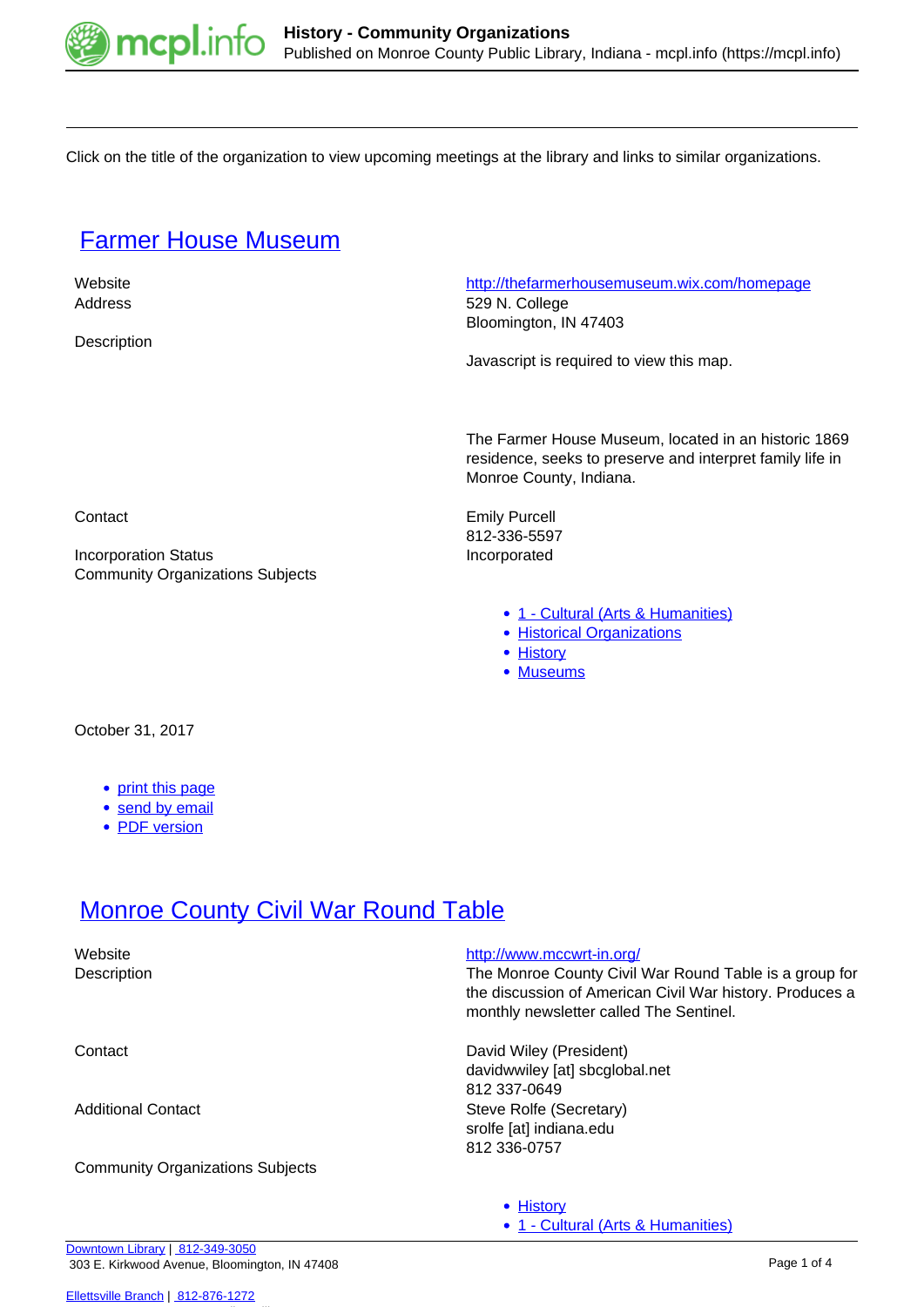

October 31, 2017

- [print this page](https://mcpl.info/print/commorg/monroe-county-civil-war-round-table)
- [send by email](https://mcpl.info/printmail/commorg/monroe-county-civil-war-round-table)
- [PDF version](https://mcpl.info/printpdf/commorg/monroe-county-civil-war-round-table)

## **[Monroe County History Center](https://mcpl.info/commorg/monroe-county-history-center-0)**

**Description** 

Website **<https://monroehistory.org>** 

Address 202 E. Sixth Street Bloomington, IN 47408

Javascript is required to view this map.

The Monroe County History Center's permanent and current exhibits remind us of our proud cultural and natural heritage and showcase items from our collection of over 50,000 artifacts-- documents, clothing, tools, furniture, toys, maps, and photographs/

Contact mchcoperations [at] gmail.com 812-332-2517

- [1 Cultural \(Arts & Humanities\)](https://mcpl.info/community-organization-subjects/24945)
- [Genealogy](https://mcpl.info/taxonomy/term/25022)
- [Historical Organizations](https://mcpl.info/taxonomy/term/25024)
- **[History](https://mcpl.info/taxonomy/term/25025)**
- [Museums](https://mcpl.info/taxonomy/term/25028)

Year Established 1973 Incorporation Status **Incorporated** Community Organizations Subjects

December 4, 2019

- [print this page](https://mcpl.info/print/commorg/monroe-county-history-center-0)
- [send by email](https://mcpl.info/printmail/commorg/monroe-county-history-center-0)
- [PDF version](https://mcpl.info/printpdf/commorg/monroe-county-history-center-0)

### **[Monroe County History Center's Genealogy Group](https://mcpl.info/commorg/monroe-county-history-centers-genealogy-group)**

Description

website **<https://monroehistory.org>** Address 202 E. 6th Street Bloomington, IN 47408

Javascript is required to view this map.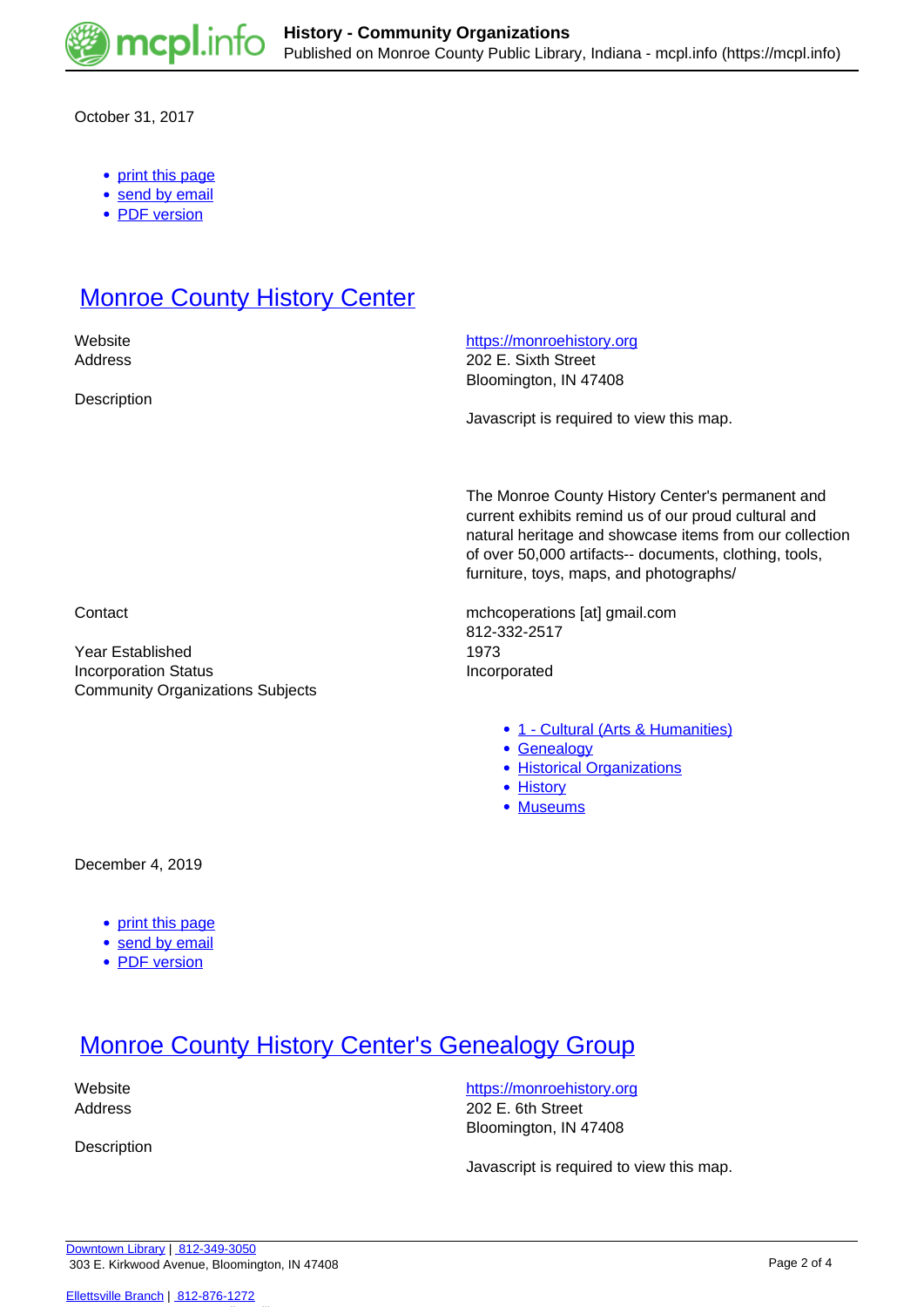

The local chapter of the Indiana Genealogical Society, the Monroe County History Center's Genealogy Group presents regular programs of interest to genealogists with emphasis on local research. Works to preserve, publish, and improve access to local records.

Contact Contact Contact Contact Contact Contact Contact Contact Contact Contact Contact Contact Contact Contact Contact Contact Contact Contact Contact Contact Contact Contact Contact Contact Contact Contact Contact Contac 812-332-2517

- [1 Cultural \(Arts & Humanities\)](https://mcpl.info/community-organization-subjects/24945)
- [Genealogy](https://mcpl.info/taxonomy/term/25022)
- [Historical Organizations](https://mcpl.info/taxonomy/term/25024)
- [History](https://mcpl.info/taxonomy/term/25025)

Community Organizations Subjects

January 21, 2020

- [print this page](https://mcpl.info/print/commorg/monroe-county-history-centers-genealogy-group)
- [send by email](https://mcpl.info/printmail/commorg/monroe-county-history-centers-genealogy-group)
- [PDF version](https://mcpl.info/printpdf/commorg/monroe-county-history-centers-genealogy-group)

# **[Monroe County History Club](https://mcpl.info/commorg/monroe-county-history-club)**

Year Established 2013 Community Organizations Subjects

Address Bloomington, IN

Description **Description The group meets at the American Legion the last** Tuesday of every month. Free to anyone interested in sharing stories or giving presentation about local history.

Contact mgchoosier [at] yahoo.com 812-339-2518

[1 - Cultural \(Arts & Humanities\)](https://mcpl.info/community-organization-subjects/24945)

• [History](https://mcpl.info/taxonomy/term/25025)

October 31, 2017

- [print this page](https://mcpl.info/print/commorg/monroe-county-history-club)
- [send by email](https://mcpl.info/printmail/commorg/monroe-county-history-club)
- [PDF version](https://mcpl.info/printpdf/commorg/monroe-county-history-club)

### **[Society for Creative Anachronism - Local Branch](https://mcpl.info/commorg/society-creative-anachronism-local-branch)**

Website **<http://mynyddseren.midrealm.org>** 

Description Non-profit education organization for people interested in the Middle Ages. Arts and Sciences Medieval research and recreation group.